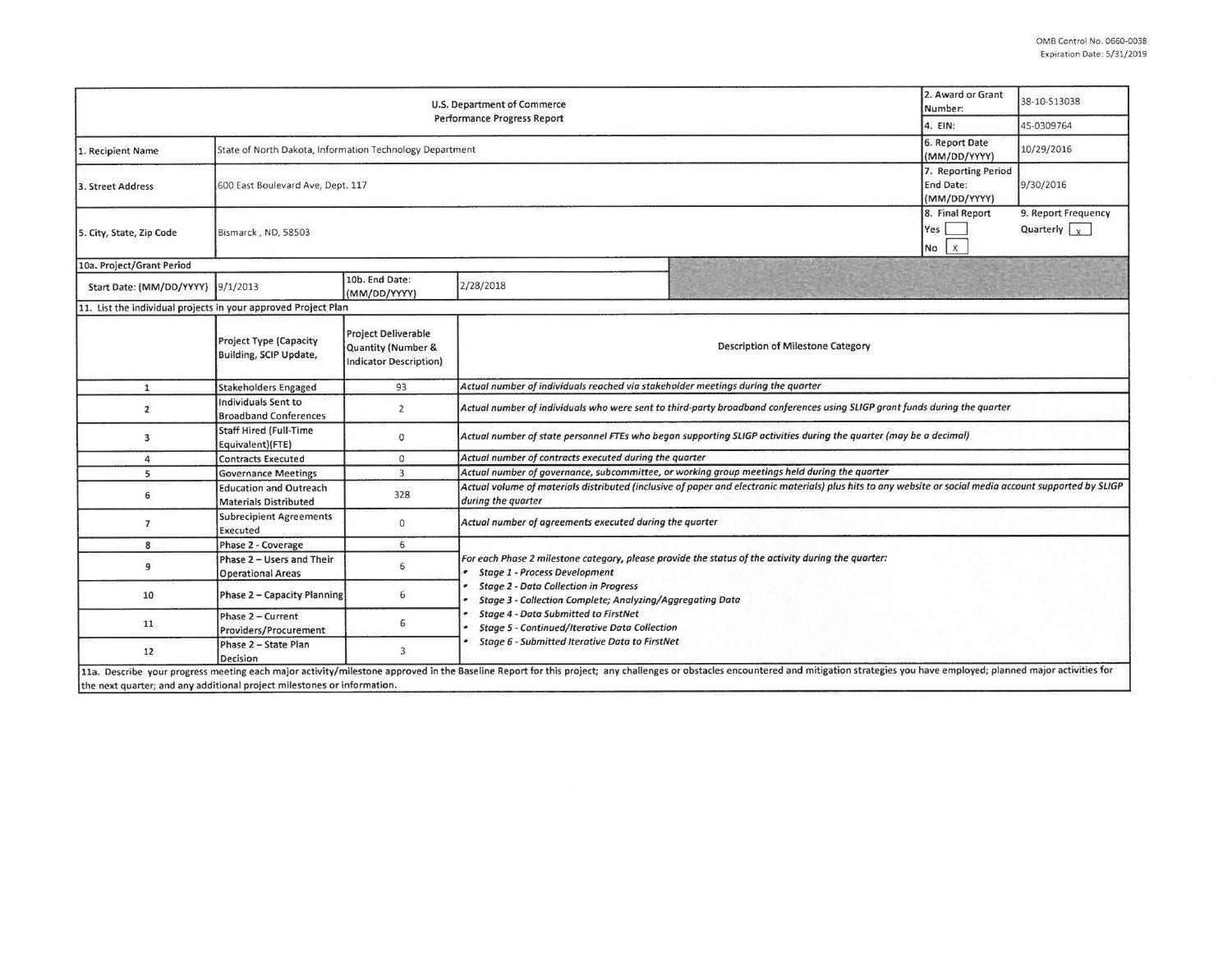Stakeholder Meetings - Presented at the North Dakota Emergency Managers Association Conference (approximately 50 attendees) and the Chiefs of Police Association meeting (approximately 20 attendees) on September 15, 2016. C outreach visits to multiple locations in the state for small group meetings with local public safety officials to explain the benefits of FirstNet, how it will work and how they can use it (Jamestown-4, Grafton-1, Grand Fo Wahpeton-2, and Cavalier County-4).

Broadband Conferences - 2 attendees participated in the First Net Regional meeting in Bozeman, MT August 2016

Staff Hires - We continue to use the part time services of a program manager, accountant, CIO, CFO, Project Sponsor, Project Management Specialist, and a Procurement Office.

Governance Meetings - Statewide Interoperabiltiy Executive Committee convened on three separate occassions to discuss public safety interoperability. The Program manager updated the committee on the status of the federal p efforts to expand outreach, the FirstNet RFP, and stand up of the consultation task teams.

Education and Outreach - We had 328 visits to our ND FirstNet websites resulting with 232 unique page views. ND FirstNet is currently working to develop a video-based certified training program for first responders that ex utilizing FirstNet services. The video release was delayed until the next quarter due to ongoing local incidents affecting video participants.

Phase 2 Coverage - Iterative data submitted to FirstNet September 30, 2016 based on a call for optional submissions.

Phase 2 Users & Operational Areas - Iterative data submitted to FirstNet September 30, 2016 based on a call for optional submissions.

Phase 2 Current Providers/Procurement - Iterative data submitted to FirstNet September 30, 2016 based on a call for optional submissions.

Phase 2 State Plan Decision - ND FirstNet completed a first draft of the consultation process document in preparation for receipt of the plan from FirstNet and the FirstNet contractor. Since the state is undergoing an elec may not be finalized until after the election.

11b. If the project team anticipates requesting any changes to the approved Baseline Report in the next quarter, describe those below. Note that any substantive changes to the Baseline Report must be approved by the Depart Commerce before implementation.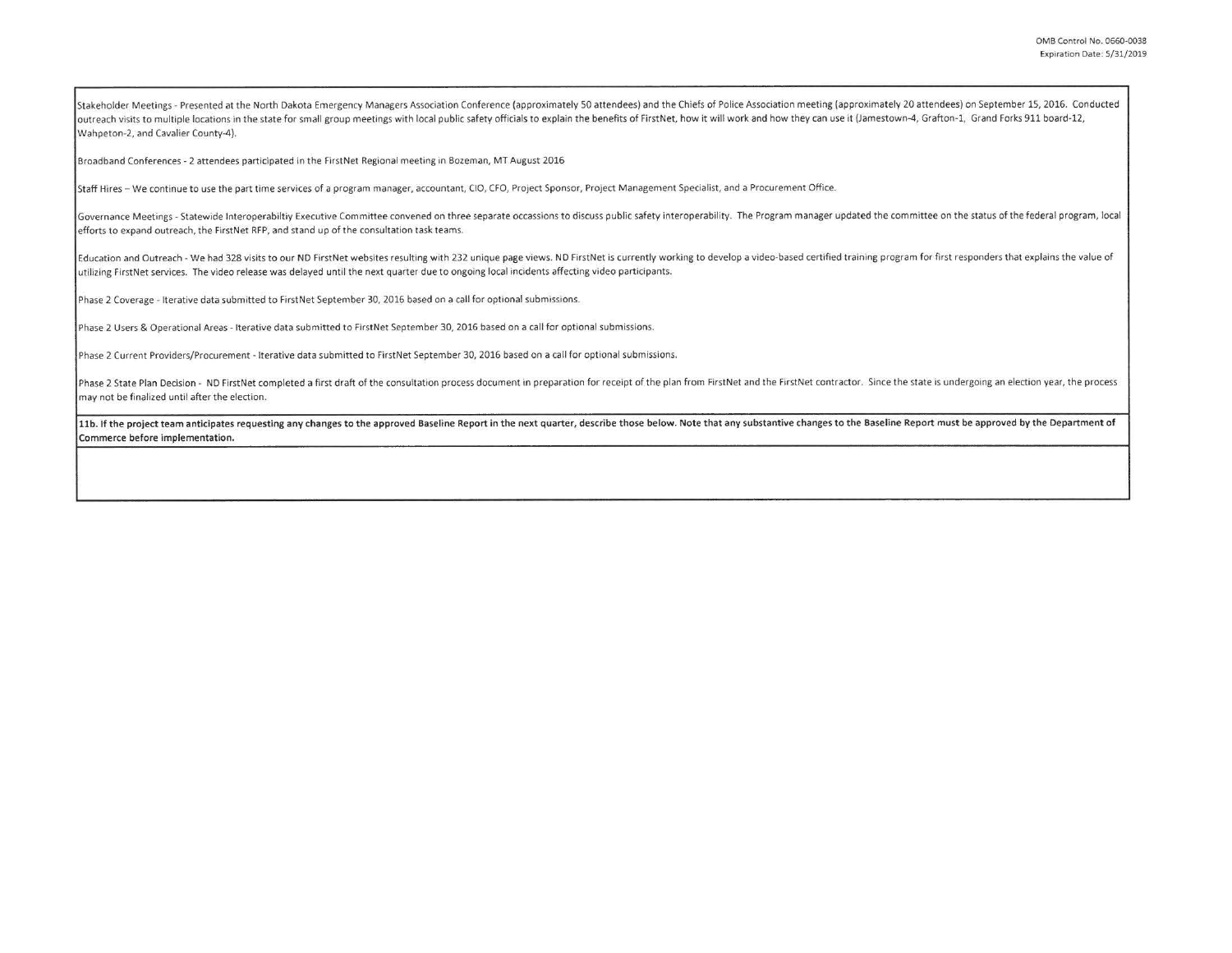11c. Provide any other information that would be useful to NTIA as it assesses this project's progress.

The program is pursuing new outreach opportunities with the development of a training video for the public safety community to expand understanding the benefits of the program. Once complete the program will also seek cert the video for training purposes in order to ensure exposure to the broadest audience of public safety stakeholders in the state.

11d. Describe any success stories or best practices you have identified. Please be as specific as possible.

12. Personnel

12a. If the project is not fully staffed, describe how any lack of staffing may impact the project's time line and when the project will be fully staffed.

| Job Title<br>Program Manager                                                                                                          | FTE%                       |                                                                    |                                                                         |                      |                               |                   |                 |                                         |                                          |
|---------------------------------------------------------------------------------------------------------------------------------------|----------------------------|--------------------------------------------------------------------|-------------------------------------------------------------------------|----------------------|-------------------------------|-------------------|-----------------|-----------------------------------------|------------------------------------------|
|                                                                                                                                       |                            |                                                                    | Project (s) Assigned                                                    |                      |                               |                   |                 |                                         | Change                                   |
|                                                                                                                                       | 50                         |                                                                    | Development of program activites and oversight of Subcontractors        |                      |                               |                   |                 |                                         | No Change                                |
| Project Sponsor                                                                                                                       | 9                          |                                                                    | Oversight of Program Manager and Subrecipient, steering of project      |                      |                               |                   |                 |                                         | No Change                                |
| CIO                                                                                                                                   | 0                          | Oversight of project, interface with Governor's Office             |                                                                         |                      |                               |                   |                 |                                         | No Change                                |
| CFO                                                                                                                                   | 0                          | Oversight of financial planning, tracking, and reporting practices |                                                                         |                      |                               |                   |                 |                                         | No Change                                |
| Accountant                                                                                                                            | $\mathbf{0}$               |                                                                    | Execution of financial tracking, and reporting practices                |                      |                               |                   |                 |                                         | No Change                                |
| Project Management Specialist                                                                                                         | 14                         |                                                                    | Management of project management processes                              |                      |                               |                   |                 |                                         | No Change                                |
| Procurement Officer                                                                                                                   | $\mathbf{0}$               |                                                                    | Develop, implement, and oversight of contract for subrecipient services |                      |                               |                   |                 |                                         | No Change                                |
| 13. Subcontracts (Vendors and/or Subrecipients)                                                                                       |                            |                                                                    |                                                                         |                      |                               |                   |                 |                                         |                                          |
| 13a. Subcontracts Table - Include all subcontractors. The totals from this table must equal the "Subcontracts Total" in Question 14f. |                            |                                                                    |                                                                         |                      |                               |                   |                 |                                         |                                          |
| Name                                                                                                                                  | <b>Subcontract Purpose</b> |                                                                    | Type<br>(Vendor/Subrec.)                                                | RFP/RFQ Issued (Y/N) | Contract<br>Executed<br>(Y/N) | <b>Start Date</b> | <b>End Date</b> | <b>Total Federal Funds</b><br>Allocated | <b>Total Matching Funds</b><br>Allocated |
| Televate, LLC                                                                                                                         | SLIGP Support              |                                                                    | Vendor                                                                  | $\vee$               | Y                             | 10/15/2013        | 12/31/2018      | \$769,076                               | \$0.00                                   |
| Agency MABU                                                                                                                           | Design report              |                                                                    | Vendor                                                                  | И                    | Y                             | 4/1/2014          | 5/1/2014        | \$373.53                                | \$0.00                                   |
|                                                                                                                                       |                            |                                                                    |                                                                         |                      |                               |                   |                 |                                         |                                          |
|                                                                                                                                       |                            |                                                                    |                                                                         |                      |                               |                   |                 |                                         |                                          |
| 13b. Describe any challenges encountered with vendors and/or subrecipients.                                                           |                            |                                                                    |                                                                         |                      |                               |                   |                 |                                         |                                          |
|                                                                                                                                       |                            |                                                                    |                                                                         |                      |                               |                   |                 |                                         |                                          |
|                                                                                                                                       |                            |                                                                    |                                                                         |                      |                               |                   |                 |                                         |                                          |